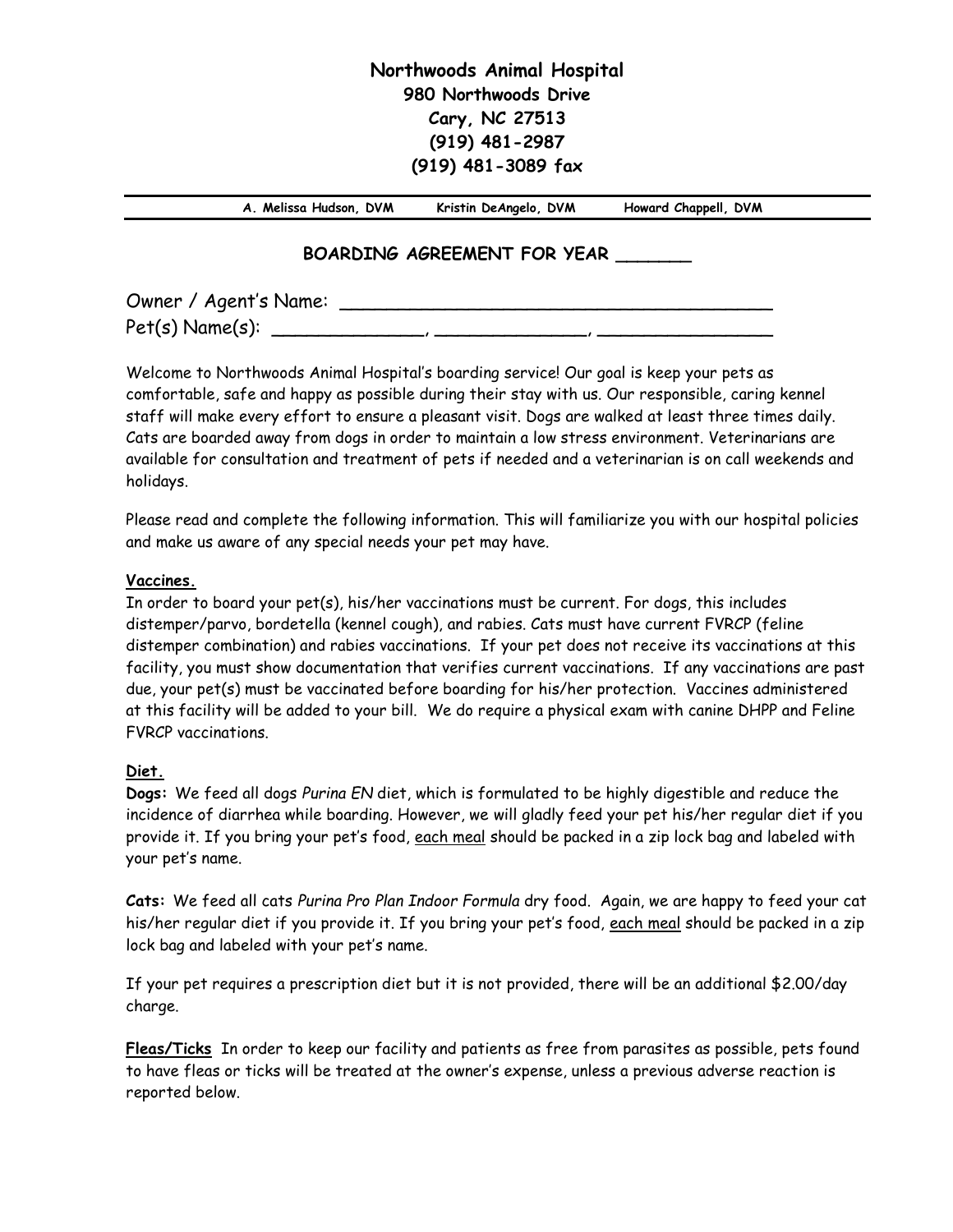#### **Medication.**

We will administer most required medications to your pet(s) for no additional charge. A fee may be applied for certain intensive treatments. Please ensure that the instructions are clear and that enough medication is provided for your pets stay. **Medications must come in the original packaging with the original label that includes type, strength (mg) and dose.** We will happily refill any medications if appropriate.

#### **Special Conditions/ Adverse Reactions.**

Please indicate whether your pet has any known adverse vaccine or drug reactions, known allergies, or serious medical conditions:

#### **Kennel Policy:**

1. A full day's board is charged for each night the pet stays regardless of pick-up time.

\_\_\_\_\_\_\_\_\_\_\_\_\_\_\_\_\_\_\_\_\_\_\_\_\_\_\_\_\_\_\_\_\_\_\_\_\_\_\_\_\_\_\_\_\_\_\_\_\_\_\_\_\_\_\_\_\_\_\_\_\_\_\_\_\_\_\_\_ \_\_\_\_\_\_\_\_\_\_\_\_\_\_\_\_\_\_\_\_\_\_\_\_\_\_\_\_\_\_\_\_\_\_\_\_\_\_\_\_\_\_\_\_\_\_\_\_\_\_\_\_\_\_\_\_\_\_\_\_\_\_\_\_\_\_\_\_

- 2. Pets must be picked up between 7:30am and 5:30pm Monday through Friday, and 8:30am and 1:00pm Saturdays. There is no pick-up available on Sundays or after hours. **Pets receiving baths may go home after 3 pm.**
- 3. Pick-ups made after 5:30pm M-F and after 1:00pm Saturday will be assessed a **late fee of \$15.00**. As we close at 5:30pm M-F and 1:00pm Saturday, your ability to pick-up your pet after this time is not guaranteed.
- 4. **Personal items may be left at your own risk. We are not responsible for loss or damage.**
- 5. Northwoods Animal Hospital cannot guarantee the health of any animal, but pledges to give appropriate care to all boarded pets. I hold Northwoods Animal Hospital harmless for conditions that are often unavoidable in boarding environments such as, but not limited to, weight loss, rough hair coat, kennel cough, upper respiratory infection, diarrhea, and fleas.  $\underline{\text{If}}$ fleas or ticks are noted upon entry, your pet will be treated immediately, to prevent infestation of other pets and the hospital, for a minimal fee.
- 6. Should the pet(s) identified on this record become ill, I hereby request the following veterinarian (at our facility and when available), \_\_\_\_\_\_\_\_\_\_\_\_\_\_\_\_\_\_\_\_\_\_\_\_\_\_\_\_\_ provide all responsible medical/surgical treatment deemed necessary, not to exceed \$ acknowledge that in the event of my pet's illness, the staff at Northwoods Animal Hospital may not be able to contact me immediately and is therefore authorized to initiate appropriate treatment until I (or authorized agent) can be reached. I agree to pay all related expenses associated with the treatment of my pet until I am available to discuss further care and costs with the attending veterinarian.

**I agree to make complete payment to Northwoods Animal Hospital at the time of discharge.** I certify that to the best of my knowledge my pet(s) appears to be free of contagious disease. I understand that if I fail to pick up my pet(s) within ten days of notification to the above address, my pet(s) will be considered "abandoned", and will be handled in accordance with North Carolina State Law, and that doing so does not relieve me of my financial obligations.

### I HAVE READ THE ABOVE AND I AM IN FULL AGREEMENT,

\_\_\_\_\_\_\_\_\_\_\_\_\_\_\_\_\_\_\_\_\_\_ \_\_\_\_\_\_\_\_\_\_\_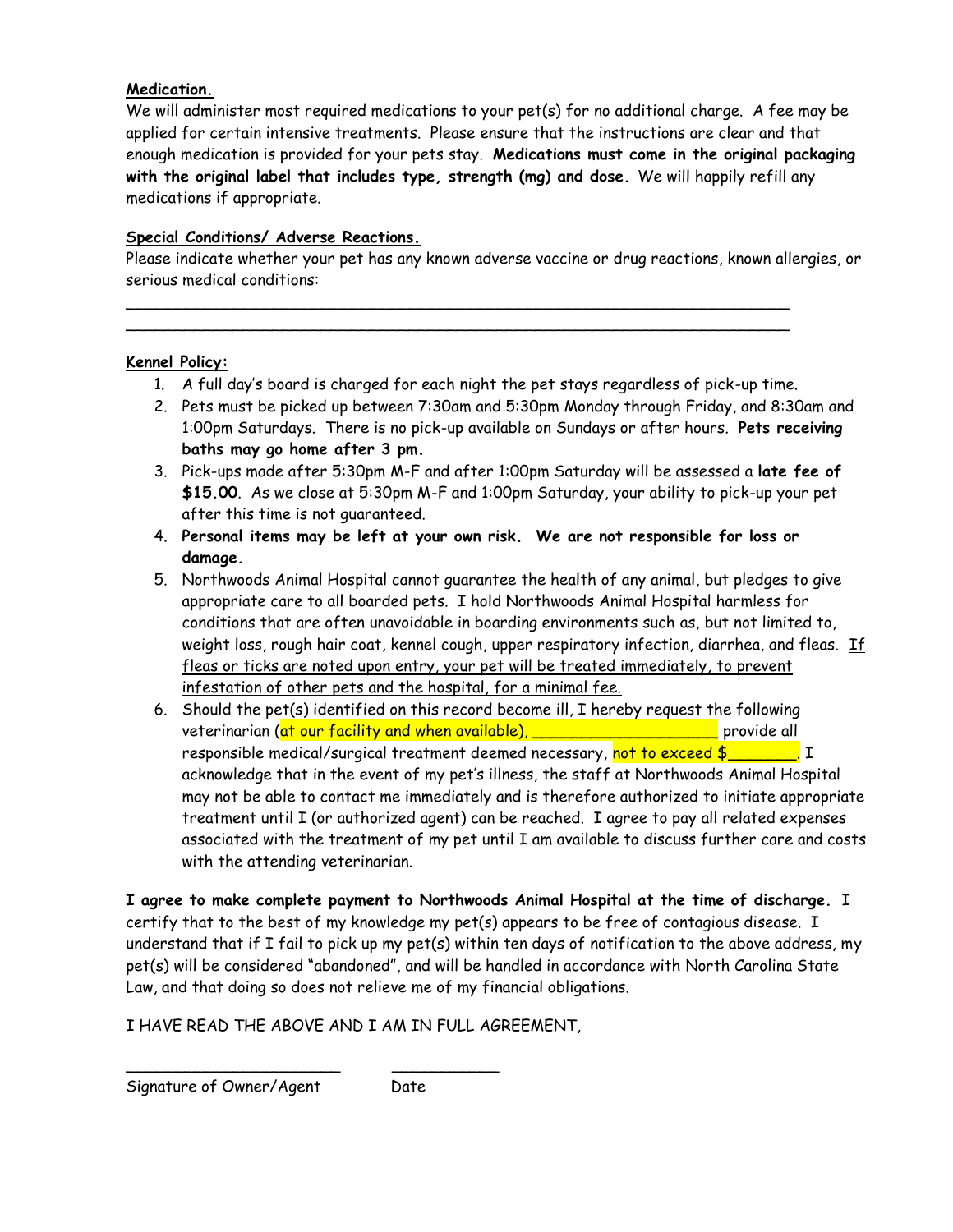# **Northwoods Animal Hospital**

**Boarding Check-In**

(Please complete one form for each pet)

|                                                                                                                                                                                 | Pet Name: _________________________Owner's Name: _______________________________                                                                                                                                                                                                                                                                                                                                                                                                                                                                                                                                                                                                                                 |  |  |  |  |  |  |
|---------------------------------------------------------------------------------------------------------------------------------------------------------------------------------|------------------------------------------------------------------------------------------------------------------------------------------------------------------------------------------------------------------------------------------------------------------------------------------------------------------------------------------------------------------------------------------------------------------------------------------------------------------------------------------------------------------------------------------------------------------------------------------------------------------------------------------------------------------------------------------------------------------|--|--|--|--|--|--|
|                                                                                                                                                                                 |                                                                                                                                                                                                                                                                                                                                                                                                                                                                                                                                                                                                                                                                                                                  |  |  |  |  |  |  |
|                                                                                                                                                                                 |                                                                                                                                                                                                                                                                                                                                                                                                                                                                                                                                                                                                                                                                                                                  |  |  |  |  |  |  |
| Is anyone else authorized to pick up your pet? _________________________________                                                                                                |                                                                                                                                                                                                                                                                                                                                                                                                                                                                                                                                                                                                                                                                                                                  |  |  |  |  |  |  |
|                                                                                                                                                                                 | Medications/Supplements - please list all medications and dosage instructions                                                                                                                                                                                                                                                                                                                                                                                                                                                                                                                                                                                                                                    |  |  |  |  |  |  |
|                                                                                                                                                                                 | **Medications must be provided in the original, labeled containers**                                                                                                                                                                                                                                                                                                                                                                                                                                                                                                                                                                                                                                             |  |  |  |  |  |  |
| Medication                                                                                                                                                                      | Dose Frequency Time Last Given                                                                                                                                                                                                                                                                                                                                                                                                                                                                                                                                                                                                                                                                                   |  |  |  |  |  |  |
| 1.                                                                                                                                                                              |                                                                                                                                                                                                                                                                                                                                                                                                                                                                                                                                                                                                                                                                                                                  |  |  |  |  |  |  |
| 2.                                                                                                                                                                              | «>AM <>Noon <>PM                                                                                                                                                                                                                                                                                                                                                                                                                                                                                                                                                                                                                                                                                                 |  |  |  |  |  |  |
| 3 <sub>1</sub>                                                                                                                                                                  | «>AM <>Noon <>PM                                                                                                                                                                                                                                                                                                                                                                                                                                                                                                                                                                                                                                                                                                 |  |  |  |  |  |  |
| Please feed him/her _______________ (amount) ___ x per day<br>My pet last ate at $\frac{1}{2}$ $\leftrightarrow$ AM $\leftrightarrow$ PM<br>My pet is on a restricted diet for: | My pet's current food is $\sqrt{1 + \frac{1}{2}}$ I have brought food for my pet: <>YES <>NO<br>**If no, pets will be fed appropriate amounts of Purina Dry EN for dogs and Pro Plan Dry for cats**<br>**If you provide food for your pet, each meal must be prepackaged in individual bags**<br>Example of the control of the control of the control of the control of the control of the control of the control of the control of the control of the control of the control of the control of the control of the control of t<br>My dog is allowed to be walked outside. <>YES <>NO To have treats. <>YES <>NO<br><b>Medical Conditions:</b> Please note any health concerns/conditions: _____________________ |  |  |  |  |  |  |
|                                                                                                                                                                                 |                                                                                                                                                                                                                                                                                                                                                                                                                                                                                                                                                                                                                                                                                                                  |  |  |  |  |  |  |
|                                                                                                                                                                                 | Personal items that I have brought for my pet are: _____________________________                                                                                                                                                                                                                                                                                                                                                                                                                                                                                                                                                                                                                                 |  |  |  |  |  |  |
|                                                                                                                                                                                 |                                                                                                                                                                                                                                                                                                                                                                                                                                                                                                                                                                                                                                                                                                                  |  |  |  |  |  |  |

\*Please note: Northwoods Animal Hospital is not responsible for lost or damaged personal items. We request that you take your leash and collar, unless your pet needs it due to a medical condition. \*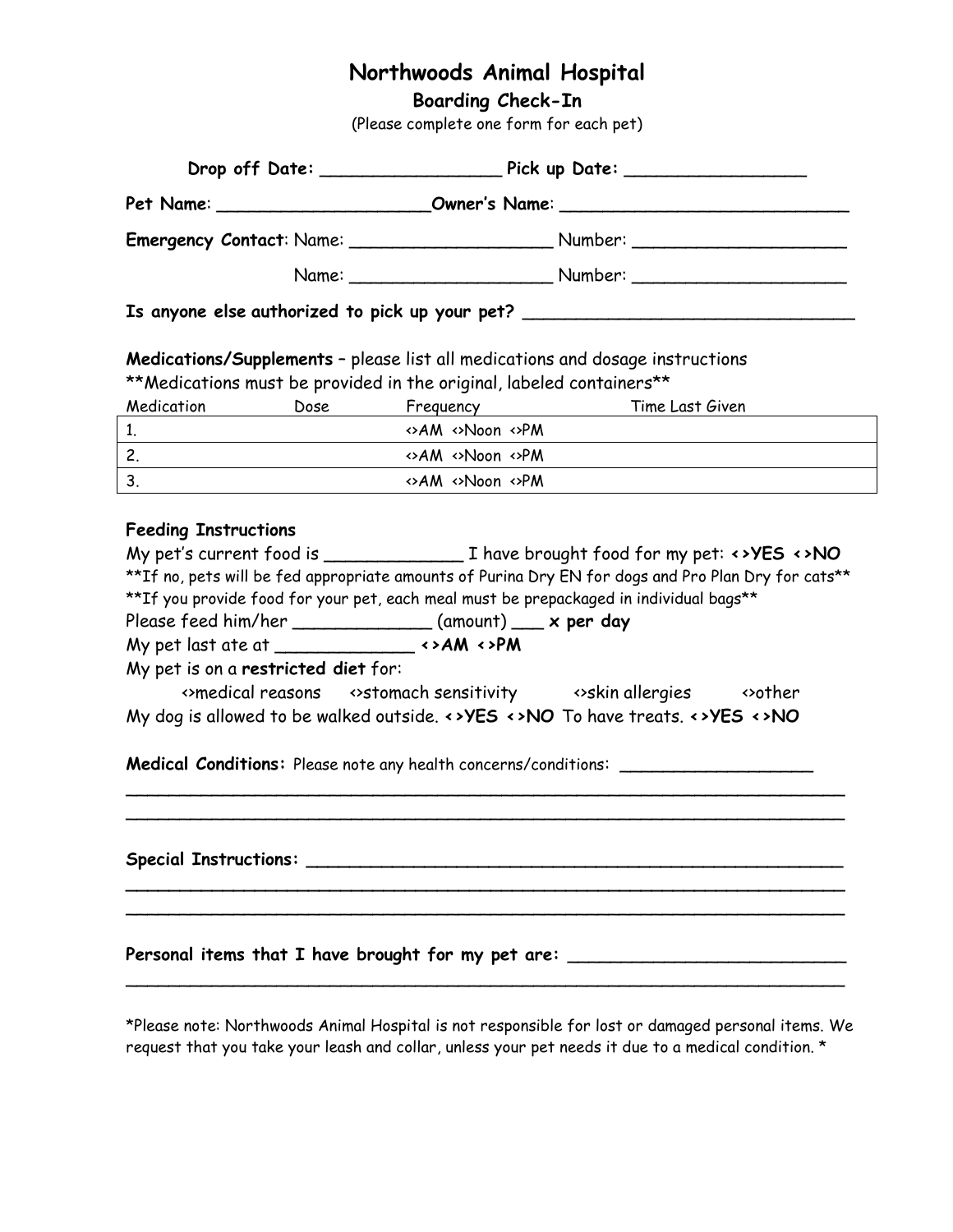## **Additional Services:**

**<> Bath** (This includes ear cleaning, nail trim, and anal gland expression.) \*\*Price based on dog's weight\*\*

\*\*Please plan to pickup after 3pm on departure date if a bath is requested\*\*

- **<> Apply Frontline/Frontline plus**: Date to apply \_\_\_\_\_\_
- **<> Nail Trim only** \$11
- **<> Brush Teeth** \$5.30/day \_\_days; Brush/toothpaste provided at \$7 additional charge
- **<> Frosty Paws for Canines** \$3 each **\_\_\_\_ per day or \_\_\_\_ per stay**

I have requested vaccines or other medical services while my pet is boarding <>**YES** <> **NO** Doctor Preference: <> M. Hudson <> H. Chappell <> K. DeAngelo <> No Preference

- All pets boarding must be current on all required vaccinations. **This includes Rabies, DHPP, and Bordetella** for dogs, and **Rabies and FVRCP** for cats.
- All pets boarding must be free of fleas and ticks. Pets found to have fleas or ticks will be treated at the owner's expense.
- If your pet experiences any mild digestive issues while boarding, Northwoods Animal Hospital will monitor and treat as necessary, and inform you of any issues when you pick up your pet.
- For any condition other than a minor problem, Northwoods Animal Hospital will provide medical treatment and an attempt will be made to contact you at the emergency number you have provided us.